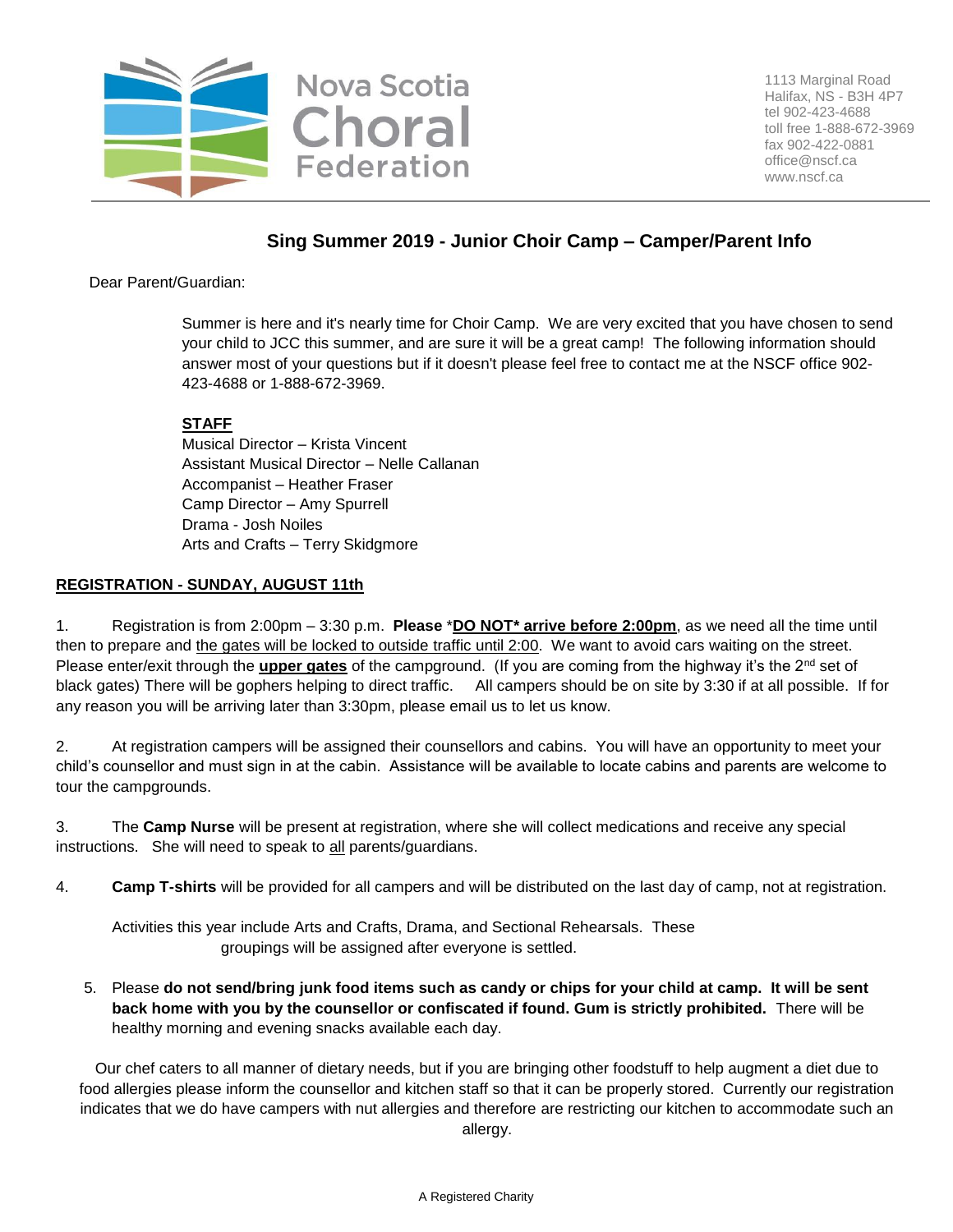

1113 Marginal Road Halifax, NS - B3H 4P7 tel 902-423-4688 toll free 1-888-672-3969 fax 902-422-0881 office@nscf.ca www.nscf.ca

6. **Please do not send a cell phone or other electronic devices to camp!!! It will be confiscated**. There will be lots of activities to keep children busy and happy. We promote lots of personal interaction, and we also want to maintain a fair and equal environment among the children. We have all your contact information and will call you if any issues arise. If you don't hear from us, all is well!  $\odot$  Our contact info at camp is at the bottom of this page, should you need to contact us. Cameras are welcome, however, it would be good to write or attach your child's name to the camera.

### **CLOSING CONCERT – SATURDAY, AUGUST 17th**

Please note that the **closing concert begins at 1:00 p.m. on Saturday**. **You are welcome to stay and attend our Youth Choir Camp Concert** which will run from 2:30 – 3:30.All concerts are free and family and friends are welcome and encouraged to attend. Once the concert is over campers will be ready to collect their belongings and head for home. Parents must sign them out.

#### **HOMESICKNESS**

Minor homesickness is normal at camp and the counsellors, Camp Director and Nurse are trained to deal with it. Almost always, children adjust quickly and are smiling again once they focus on the fun activities of camp and make new friends. It is our experience that the small pangs of homesickness are best dealt with by counsellors, staff and new friends made at camp. Over many years, we have discovered that minor homesickness is usually made worse when children phone home. While your children are in camp, we ask that you do not visit the grounds or call to speak with your children (you may call and speak to his or her Counsellor and/or the Camp Director if necessary) unless there are extenuating circumstances.

Letters from home are always welcome. We recommend that you mail them a week before the start of camp and clearly mark "JCC" and your child's name on the envelope. You may also leave some letters with your child's Counsellor to be handed out through the week. Please do include a return address in case the letter doesn't make it to camp and needs to be returned. The Camp mailing address and phone number are listed below.

> Berwick United Church Camp General Delivery Berwick, NS B0P 1E0 902-538-9380 (camp office) | 902-538-7258 (kitchen – for emergencies)